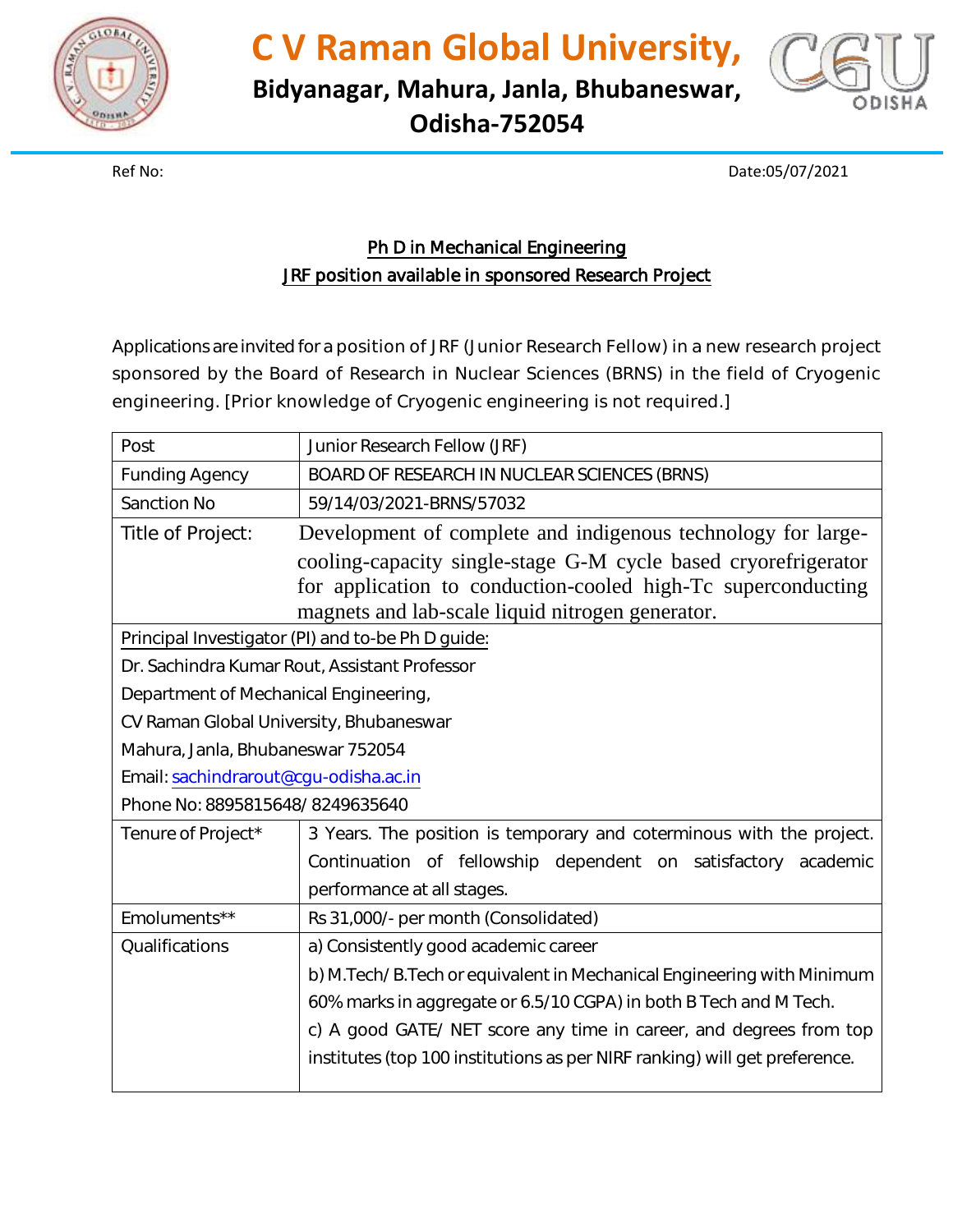

**Bidyanagar, Mahura, Janla, Bhubaneswar, Odisha-752054**



|                                                                                                    | d) M Tech in cryogenic engineering or in thermal engineering with project                  |  |
|----------------------------------------------------------------------------------------------------|--------------------------------------------------------------------------------------------|--|
|                                                                                                    | work done in the field of cryogenics or refrigeration engineering will be                  |  |
|                                                                                                    | given preference.                                                                          |  |
|                                                                                                    | e) The applicant is expected to be proficient in engineering fundamentals                  |  |
|                                                                                                    | - mathematics, physics, basic electrical and electronic engineering, rigid                 |  |
|                                                                                                    | body mechanics, solid and fluid mechanics, thermodynamics, heat                            |  |
|                                                                                                    | transfer, engineering drawing.                                                             |  |
| <b>Job Description</b>                                                                             | a) Pursuing Ph D in C V Raman global university as a full time student                     |  |
|                                                                                                    | working on the objectives of the sponsored project. [Please read the                       |  |
|                                                                                                    | title of the project]                                                                      |  |
|                                                                                                    | b) Any other assignment from the Principal investigator of the project                     |  |
|                                                                                                    | and Ph D guide(s)                                                                          |  |
| Age                                                                                                | 28 years as on last date (Relaxation of 5 years will be given for reserved                 |  |
|                                                                                                    | category applicants)                                                                       |  |
| Last Date & Time                                                                                   | July 20, 2021 (midnight); Delayed applications up to the sitting of the                    |  |
|                                                                                                    | selection committee may be accepted only at the discretion of the PI.                      |  |
| How<br>to<br>Apply:                                                                                | Interested candidates<br>shall<br>fill<br>the<br>enclosed<br>google<br>form                |  |
| https://forms.gle/qCThHesbEK6Xg4sc9 and send by Email to sachindrarout@cgu-odisha.ac.in            |                                                                                            |  |
| attaching copy of detailed Bio-Data, and a single- page write up outlining his/her strengths to    |                                                                                            |  |
| pursue research in the field of study given above. Copies of certificates and mark sheets need not |                                                                                            |  |
|                                                                                                    | be sent at this stage. The subject line of the mail should be "Application for JRF in BRNS |  |
| sponsored project.                                                                                 |                                                                                            |  |

Eligible candidates will be called for written test or interview or both, in physical or videoconferencing mode. Shortlisted candidates for further selection process will be notified through email only. Therefore, please mention active Mobile Number and Email ID in the application form. In case of any query interested candidates can send email to PI .

\* Subject to satisfactory attendance and academic performance at all stages. After successful completion of 2 years, candidate may be promoted to SRF (Senior Research Fellow) based on the performance and recommendation by appropriate committee.

\*\*No HRA will be given. However hostel accommodation will be provided as per the applicable rates/norms of the Institute.